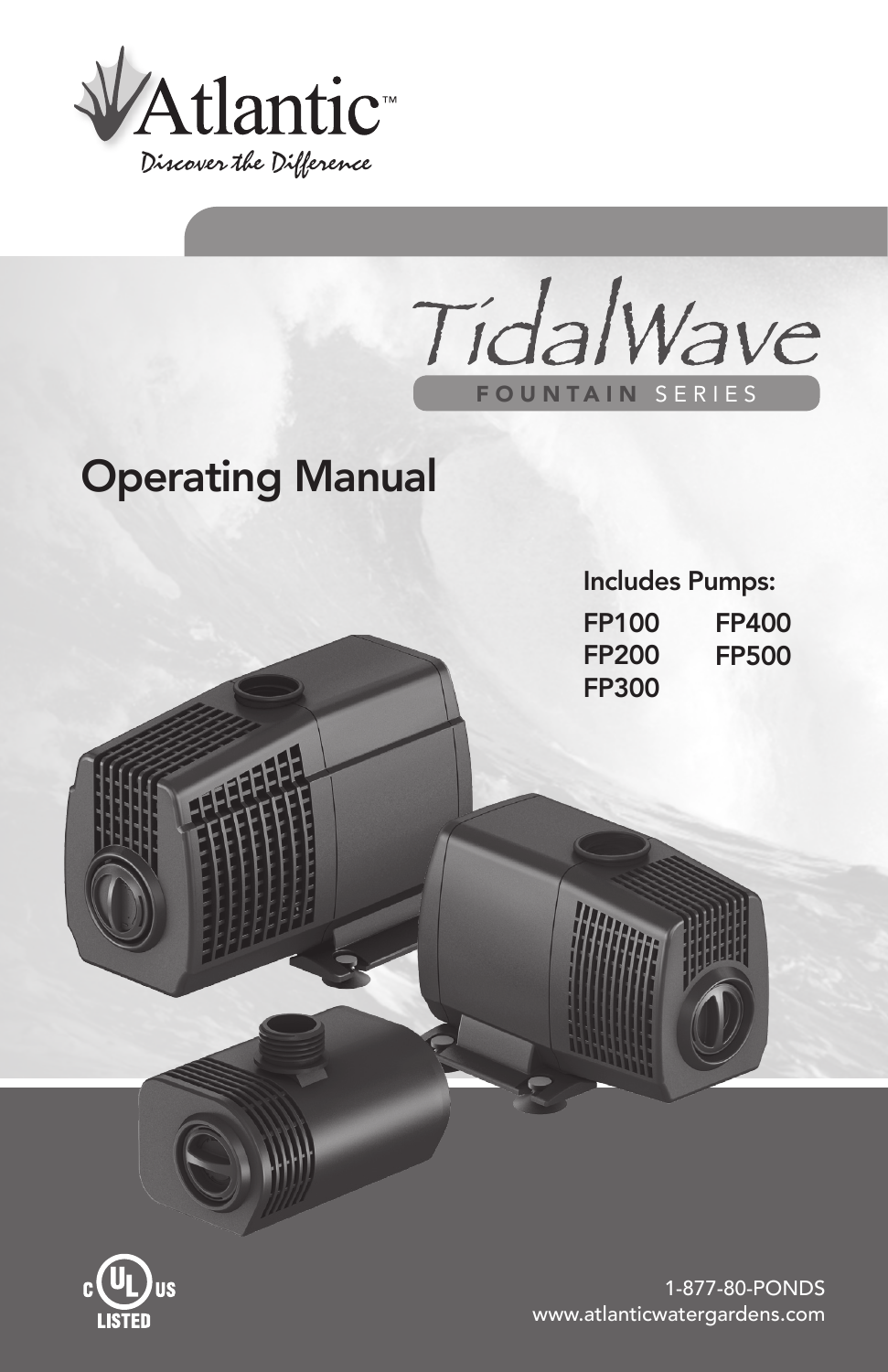#### Introduction

Thank you for selecting the TidalWave FP100, FP200, FP300, FP400 or FP500 series pump. Before using this pump please take a moment to review this manual.

To avoid an accident do not use the pump in any way other than as described in this manual. Please note the manufacturer cannot be responsible for accidents arising because the product was not used as prescribed. After reading this manual keep it as a reference in case questions arise during use.

| Model #      | <b>Watts</b> | <b>Max</b> | 2.5' | ß   | 7.5' |
|--------------|--------------|------------|------|-----|------|
| <b>FP100</b> |              | 120        |      |     |      |
| <b>FP200</b> | 9.5          | 175        | 100  |     |      |
| <b>FP300</b> | 16           | 325        | 230  | 90  |      |
| FP400        | 24           | 370        | 290  | 180 |      |
| <b>FP500</b> | 33           | 525        | 430  | 300 | 75   |

# Flow Chart: (GPH)

#### Prior to Operation and Installation

- When the pump is delivered, first perform the following checks:
	- Check for any damage to pump and power cable that may have occurred during the shipment.
	- Check the model number to make sure it is the product that was ordered and verify the voltage and frequency are correct.

#### Caution

- DO NOT operate this product under any condition other than those for which it is specified. Failure to observe this precaution can lead to electrical shock, electrical leakage, fire, water leakage or other problems.
- The pump is a 110/120 volt 60 Hz pump, please only use with a power supply voltage within 110-120 volt 60 Hz.
- Never place your hand or any object in or near the inlet opening while this equipment is operating. If pump inlet is clogged, always turn off the power supply and wait until the motor is completely stopped before attempting to remove any clogged material.
- Please make sure that the power plug and the AC outlet receptacle are protected and away from water or pump discharge hose to prevent accidental electric shock or short circuit.
- • Always operate the pump completely submerged in water.
- Avoid dry operation, which will not only lower performance but can cause the pump to overheat/malfunction, leading to electrical leakage, shock or premature failure.
- • Always turn off power or unplug the pump prior to performing any maintenance or placing your hands into the water.

#### • CAUTION:

THIS PUMP IS TO BE USED IN A CIRCUIT PROTECTED BY A GROUND CIRCUIT INTERRUPTER.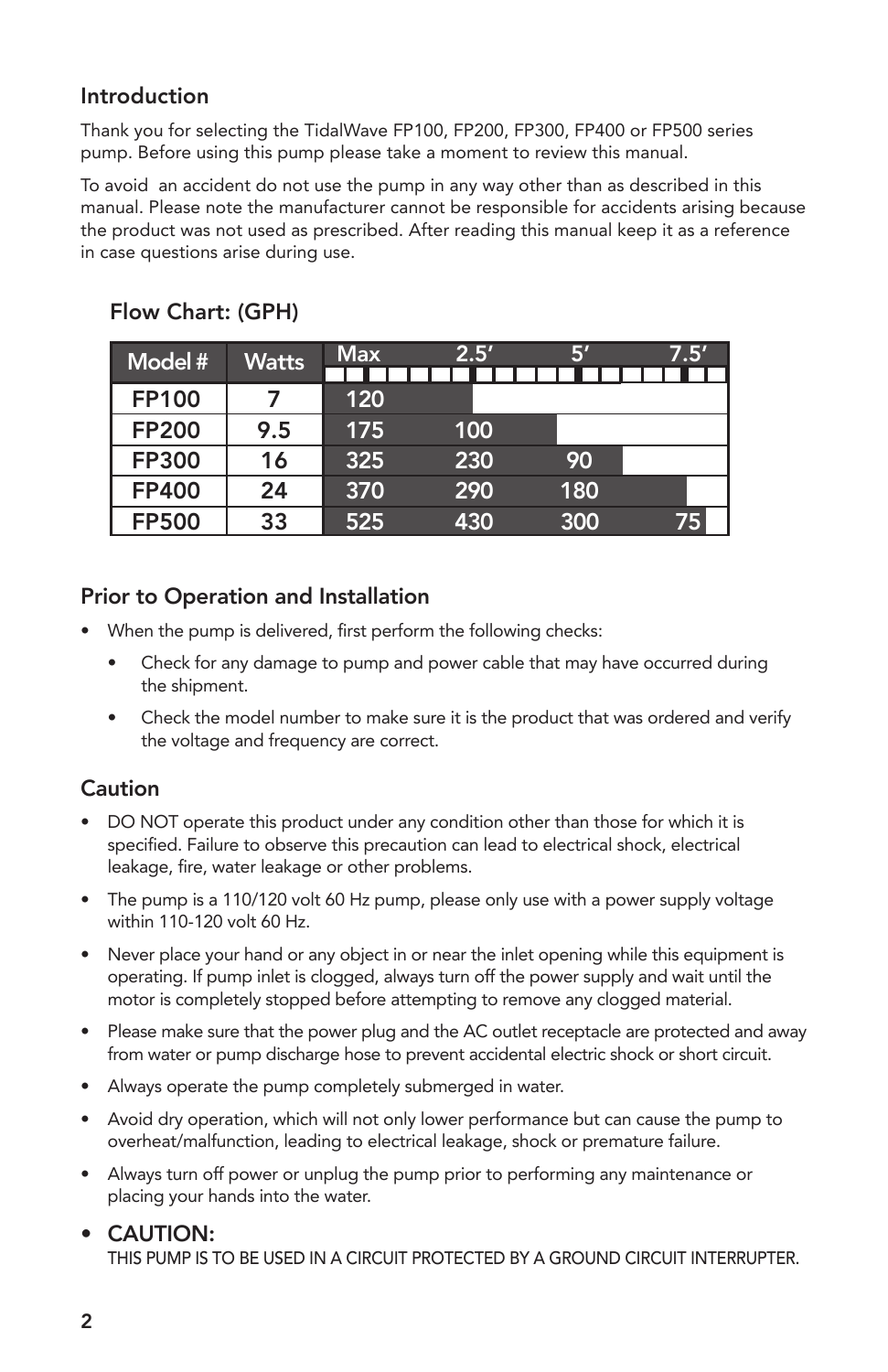## • CAUTION:

THIS PUMP HAS BEEN EVALUATED FOR USE IN WATER ONLY.

#### • WARNING:

RISK OF ELECTRIC SHOCK - THIS PUMP IS SUPPLIED WITH A GROUNDING CONDUCTOR AND GROUNDING-TYPE ATTACHMENT PLUG. TO REDUCE THE RISK OF ELECTRIC SHOCK, BE CERTAIN THAT IT IS CONNECTED ONLY TO A PROPERLY GROUNDED, GROUNDING TYPE RECEPTACLE.

## Electrical Safety

- Electrical wiring should be installed by a qualified electrician in accordance with all applicable safety regulations. Incorrect wiring can lead to a pump malfunction, electrical shock or fire.
- Pumps should operate on a designated, 110/120 volt circuit.
- Pump must be protected by a ground fault circuit interrupter (GFCI).
- Pump must be plugged into a standard, properly grounded, three pronged outlet.

## Safety Instructions



Make sure the pump works at a proper water level. Do not operate the pump without water. If so, the pump should be turned off immediately and check.







- Do not lift, lower or handle the pump by pulling on the electrical cord. Make sure the electrical cable does not become excessively bent or twisted and does not rub against a structure in a way that might damage it. (Fig. 1)
- Always disconnect the power supply before doing any maintenance or placing your hands into the water to which this pump is immersed. (Fig. 2)
- The submersible pump should not be used if the electrical supply cable is damaged in any way. If a cable with damaged insulation is submerged in water, there is danger of water seeping into the pump motor and causing a short. The electrical cable cannot be replaced. If the cord is damaged, the pump should be discarded. Altering the electrical cable in any way will void the warranty. (Fig. 3)

## **Operation**

Fountain Series pumps are for use in water only. Water temperature should never exceed 95˚ F (35˚ C).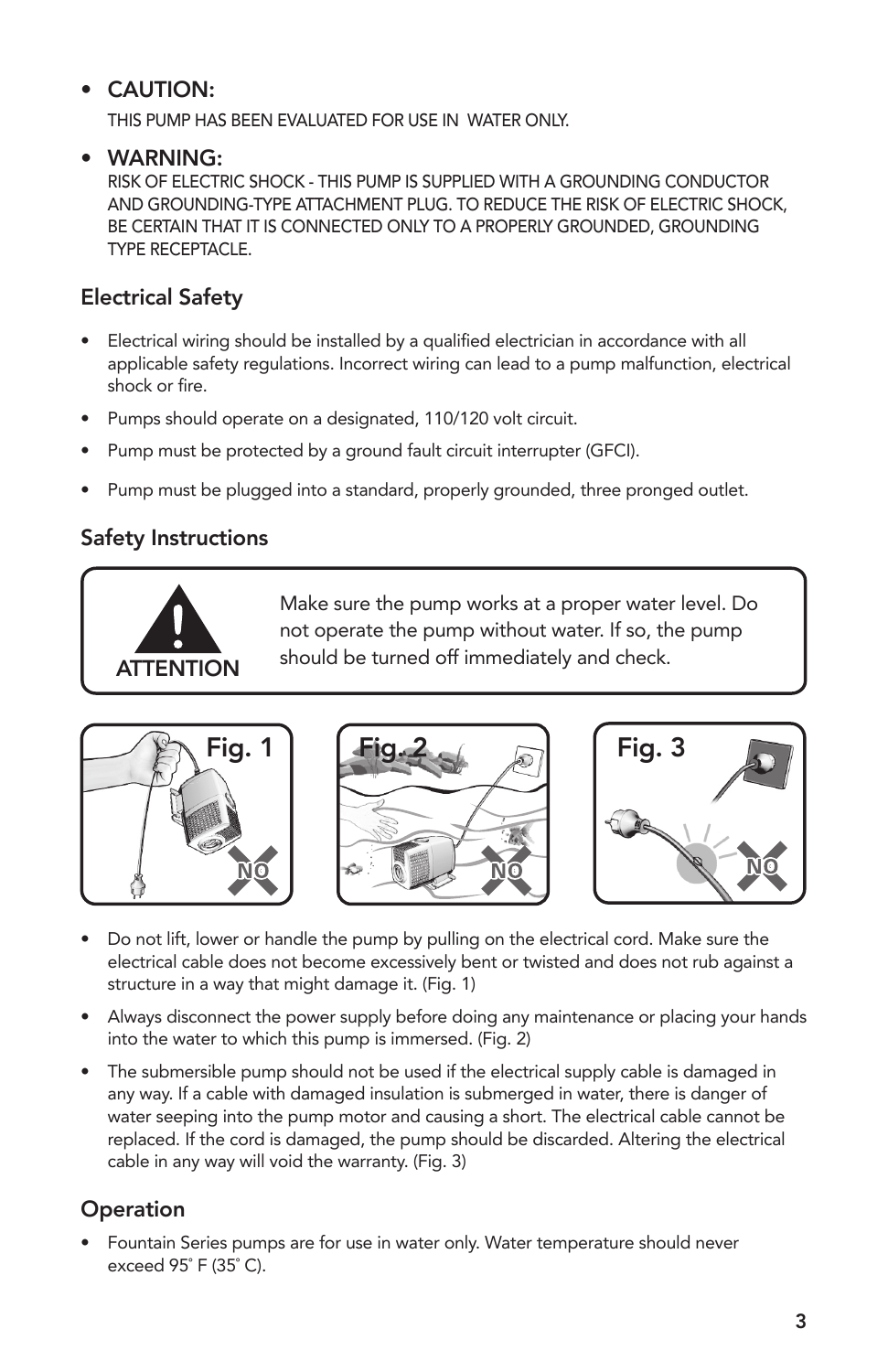- Fountain Series pumps must not be used to pump salt water, sewage, flammable or corrosive liquids, greases, oils or food waste.
- Pay careful attention to the water level while the pump is operating. The pump must be fully submersed at all times of operation.
- Repeating cycles of stopping and restarting will damage the water pump. Do not continue operation at low water level or while the inlet is clogged with debris. Not only will perfor- mance suffer, but also such conditions may cause noise, heavy vibration, and pump failure.
- In case of excessive vibration, unusual noise or odor, turn off the power immediately and consult your nearest dealer.

#### Maintenance and Inspection

Regular maintenance and inspections are a necessity for continued efficient functioning. If any abnormal conditions are noticed, refer to the section on Troubleshooting and take corrective measures immediately.

#### Monthly Inspection

- Check for any drop in performance. Reduced performance is usually caused by debris blocking the pump intake.
- Detach the power cable from the receptacle or turn off the power supply (circuit breaker).
- Disconnect the pump discharge and remove the pump from the water.
- Remove any accumulated debris from the surface of the pump and pre-filter.
- Remove the pre-filter, inspect the adjustable flow and remove any accumulated debris.
- Remove the threaded inlet by rotating it in a counterclockwise half turn while pulling lightly outward from the pump body.
- Inspect the impeller. The impeller should spin freely. If the impeller feels tight or gritty when spun, please refer to the cleaning instructions on page 5.

#### Winterizing

- Under no circumstances should the pump be left in frozen water.
- When the pump is out of use for an extended period, wash it and dry it thoroughly, then store it indoors.

Note: Always run a test operation before putting the pump back into operation. When the pump is left installed in water it should be run at regular intervals (about once per week).

#### **Warranty**

All TidalWave Fountain Series Pumps carry a one-year limited warranty. This limited warranty is extended solely to the original purchaser commencing from the date of original purchase receipt and is void if any of the following apply:

- The pump has been run while not fully submersed.
- The pump was not run on a dedicated circuit.
- The cord has been cut or altered.
- The pump has been misused or abused.
- Pump has been disassembled other than as described in this manual.
- • Serial number tag has been removed.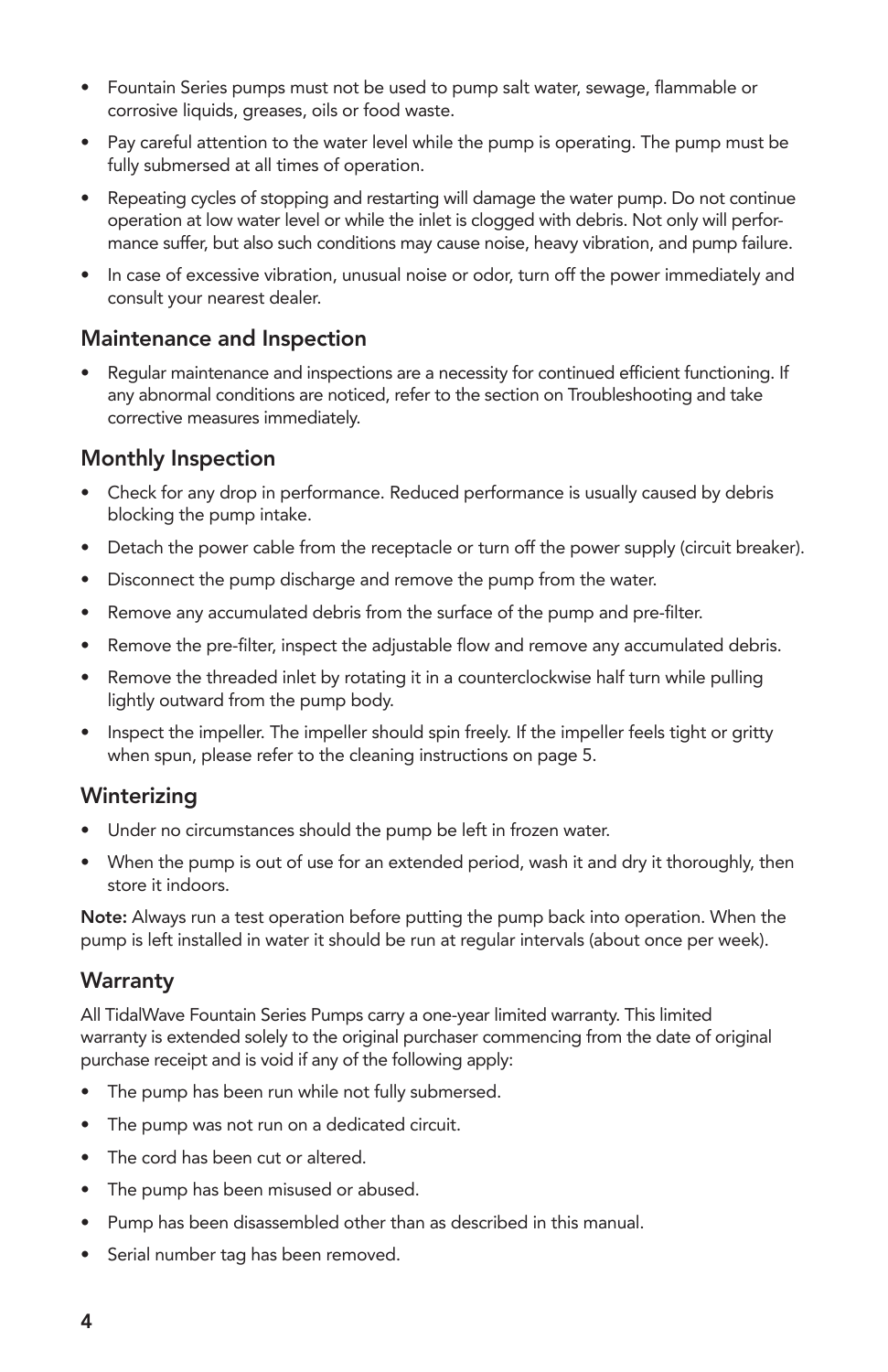## Warranty Claims

In case of warranty claims, pump should be returned to place of purchase accompanied by original receipt.

## Cleaning

Fountain pumps will require periodic cleaning of the magnetic rotor and rotor chamber. Please follow the directions below for proper cleaning procedures:

- Remove the pre-filter.
- Remove the threaded inlet by rotating it in a counterclockwise half turn while pulling lightly outward from the pump body.
- Remove the impeller assembly from the rotor chamber.

Note: The impeller assembly is comprised of six individual parts shown in the image below. Take care not to lose or misplace any of these pieces during the cleaning process.



- Inspect the magnetic rotor and the rotor chamber for built up debris. Loose debris can be flushed out with clean water. Often in hard water, well water or pond-free applications, debris may appear as a crusty film around the rotor and in the rotor chamber. Remove this film using a scrub brush and white vinegar.
- Inspect the intake O-ring for nicks or breaks.
- Re-assemble the impeller assembly insert it into the rotor chamber.
- Attach the threaded inlet by applying pressure and rotating it in a clockwise half turn.
- Replace the pre-filter.